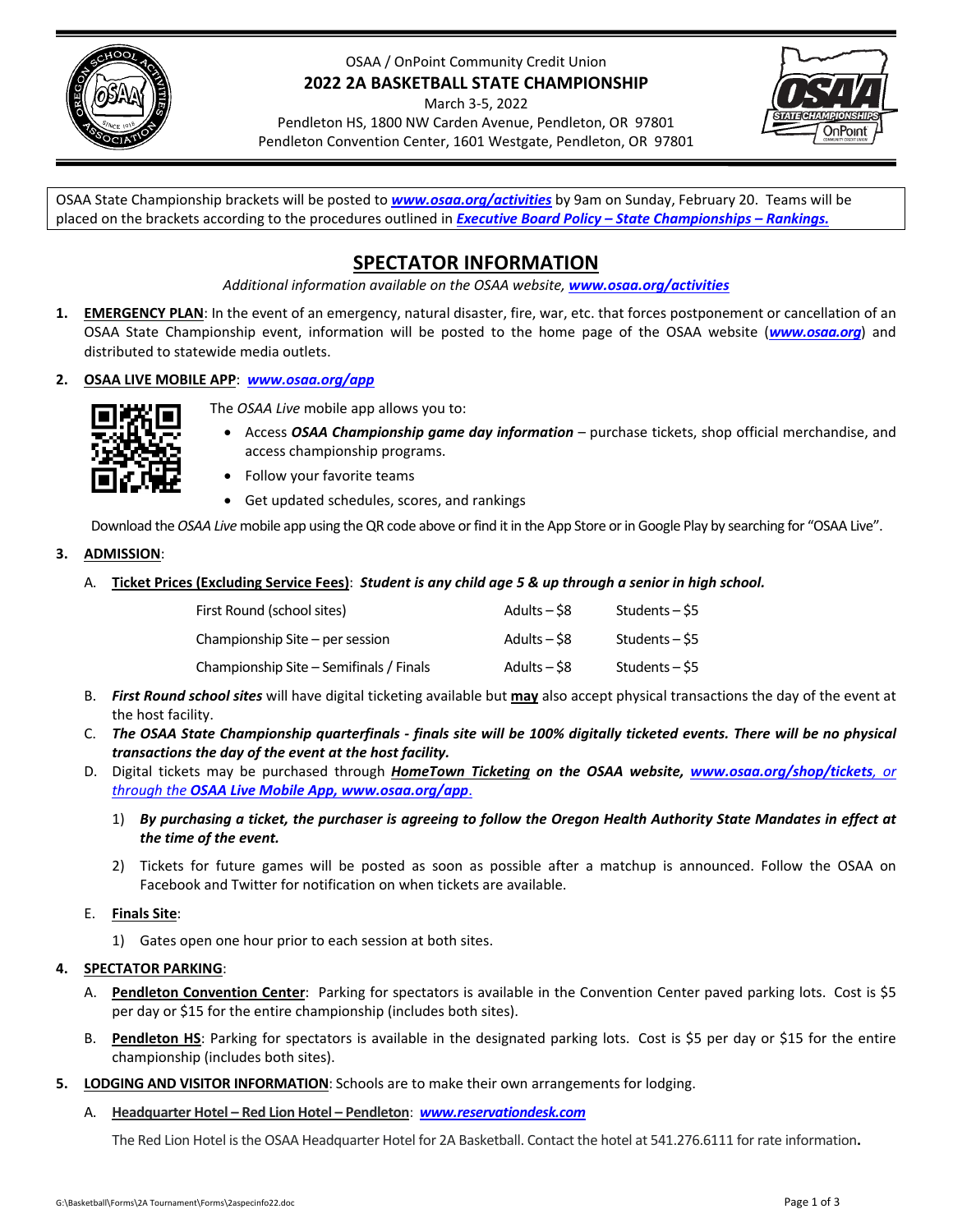#### B. **Visitor Information**: *[www.pendletonchamber.com](https://www.pendletonchamber.com)*

Visit the Pendleton Chamber of Commerce online or call them at 800.547.8911 for more information about dining, shopping, lodging, and more while in Pendleton.

- **6. RULE 3 – CONTESTS – [SPORTSMANSHIP](https://www.osaa.org/governance/handbooks/osaa#_Toc456100266) – CROWD CONTROL** *(OSAA Handbook, Rules)*
- 7. STATE [CHAMPIONSHIPS](https://www.osaa.org/governance/handbooks/osaa#_Toc456100461) VIDEOTAPING (OSAA Handbook, Executive Board Policies) (OSAA for [Media\)](https://www.osaa.org/media) (Revised July 2019)

Recording video of state championships from seating area is allowed provided the view of spectators is not obstructed. Use of a tripod in seating area is prohibited due to safety reasons. An official school video recorder, identified prior to an OSAA state championship event by the head coach or athletic director of a participating school, will be allowed in a designated area established by the OSAA.

NOTE: Recording video is for private use only. Broadcasting or streaming video - live or delay - is prohibited unless an online registration form has been submitted and approved by the OSAA. Those approved for broadcasting / streaming OSAA state championship events declined by the NFHS Network shall pay a rights fee to the OSAA.

- **8. SERVICE ANIMALS**: Trained guide dogs and service animals assisting guests are welcome at OSAA State Championships. All other animals are prohibited. All service animals must remain on a leash or in a harness, and be in full control of the handler, at all times. Handlers are responsible for any damage or injuries caused by their animals, must properly dispose of waste in appropriate containers and must take appropriate precautions to prevent property damage or injury.
- **9. LOST AND FOUND**: During the event, Lost & Found will be at the OSAA Event Office or other location designated by the host facility / OSAA Staff. After the event, contact Pat Beard, Manager, Pendleton Convention Center, at 1.800.863.9358 or pat.beard@ci.pendleton.or.us to claim any missing items.
- **10. AWARD***S***:** Team trophies will be presented at the conclusion of each trophy game on Saturday. The sportsmanship award, all‐ tournament team recognition, second place and championship trophies and medals and championship bracket board will be presented at the conclusion of each gender's final game Saturday evening. Teams awarded the Sportsmanship Trophy will earn 100 points toward their school's OSAA Cup total.
	- A. **Trophies**: Champion through sixth place trophies will be presented to the top teams in each classification.
	- B. **Medals**: Fifteen medals will be presented to both the champion and second place teams in each classification.
	- C. **OSAA All‐Tournament Teams**: Medals will be presented to members of the All‐Tournament 1st and 2nd Teams in each classification (five members on each team).
	- D. **Moda Health Player of the Game**: One player from each team in each of the 22 final site games will be recognized as that team's Moda Health Player of the Game. The winners will be announced at the conclusion of each game. Each winner will receive a commemorative coin from Moda Health and a scholarship application. Quarterfinal through semifinal winners' coins and scholarship applications will be mailed to the school the week following the championships. *Saturday's winners* will receive their coin and scholarship application during the trophy presentation*.*

## **11. STATE CHAMPIONSHIP RESULTS**: *[www.osaa.org/activities](https://www.osaa.org/activities)*

Results for the early rounds will be posted to the official OSAA brackets each evening during the playoffs. Complete game box scores, along with updated brackets, will be posted immediately following each game at the finals site. Schools, fans and local media are encouraged to visit the OSAA website for official results.

# **SOUVENIR INFORMATION**

*Additional information available on the OSAA website, [www.osaa.org/shop](https://www.osaa.org/shop)*

#### **1. STATE CHAMPIONSHIPS MERCHANDISE**: *[www.osaastore.com](https://www.osaastore.com)*

A. **Pre‐Order**:*[osaa.rushteamapparel.com/osaa/pre](https://osaa.rushteamapparel.com/osaa/pre-orders/)‐orders*

RushTeamApparel, exclusive merchandise partner of the OSAA, offers pre‐orders. Be on the lookout for pre‐order dates as we get closer to first round contests. Select garments are available for pre-order: sweatshirts, t-shirts, long sleeve t-shirts, sweatpants, patches, pins, beanies and various Nike products. All pre‐order merchandise will be available for pick up at the RushTeamApparel booth on‐site throughout the event.

B. **Championship Site**: RushTeamApparel will be on‐site at the OSAA state championship with a wide variety of souvenir merchandise. Stop by the merchandise booth to purchase t-shirts, sweatshirts, letterman patches, sweatpants, hats and much more. RushTeamApparel also offers a wide variety of customization options including school name, student‐athlete name, event decals and more!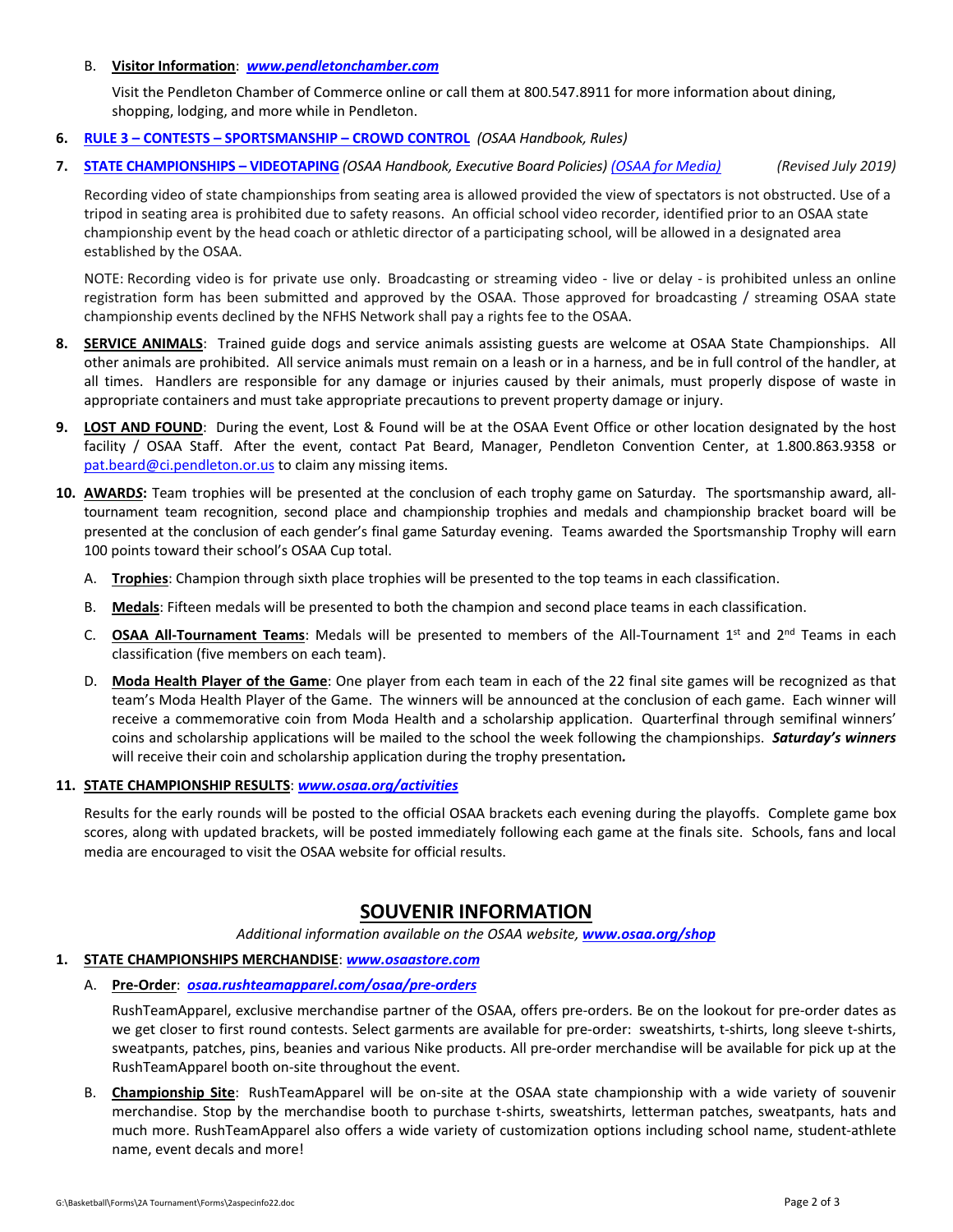- C. **Official Letterman Patches**: Get your official OSAA State Championship letterman patch onsite or by ordering online. Forget to get one last year? You can order an official letterman patch for any year going back to 2014‐2015 in any OSAA activity by ordering online.
- D. **RushTeamApparel Contact Information**: RushTeamApparel is the exclusive merchandise partner of the OSAA. For more information, contact RushTeamApparel at 1.253.858.5288 or via email at orders@rushteamapparel.com.
- **2. NORTHWEST SPORTS PHOTOGRAPHY (NSP)**: *[www.4nsp.com/PhotosAction.aspx](https://www.4nsp.com/PhotosAction.aspx)*
	- A. **Action and Awards Photos**: NSP will shoot action photos of all 22 games. Photos from Thursday's game will be available for purchase on Friday and Saturday in the lobby. These action photos, along with action photos from Friday and Saturday's games and awards presentation photos will be available online for purchase by Sunday evening following the event.
	- B. **NSP Contact Information**: NSP is the official photographer of the OSAA. For more information, contact NSP at 800.446.5758 or via email at customerservice@4nsp.com.
- **3. BROADCASTS**: Complete broadcast schedule: *[www.osaa.org/media](https://www.osaa.org/media)*
	- A. **OSAA Radio Network**: *[www.osaa.org/radio](https://www.osaa.org/radio-network)‐network*

The OSAA Radio Network, sponsored by Pacific Office Automation, will stream audio of all games. Broadcasts begin five minutes prior to game time and are archived on the playoff bracket pages at *[www.osaa.org.](https://www.osaa.org)*

B. **NFHS Network**: *[www.nfhsnetwork.com/associations/osaa](https:/www.nfhsnetwork.com/associations/osaa)*

The NFHS Network will stream video of all events. Subscriptions are \$10.99 for a monthly pass and \$69.99 for an annual pass. Purchase digital copies at the link above.

#### **4. OSAA DIGITAL CHAMPIONSHIP PROGRAMS**: *[www.osaa.org/programs](https://www.osaa.org/programs)*



The Official OSAA 3A, 2A and 1A Basketball State Championship programs will be available online February 28. The program includes state championship brackets, rosters, team photos, season results, historical records and a color map of all OSAA member schools.

*Programs are available on the OSAA Live mobile app and online.* Download the *OSAA Live* mobile app from the App Store or Google Play by searching for "OSAA Live".

#### **5. MINI REPLICA TROPHIES**: *[www.osaa.org/shop#trophies](https://www.osaa.org/shop#trophies)*

- A. **Mini Replica Trophies**: The OSAA is proud to be able to offer mini replicas of the trophies presented at the OSAA State Championships. Mini replica trophies are 8" tall x 10" wide x 5" deep and make a great gift for coaches, students, parents, etc. Mini replicas can be produced for teams and individuals for any year in any OSAA activity. Each mini replica trophy is \$70 and that includes a personalized nameplate, shipping & handling. Order mini replica trophies online.
- B. **Crown Trophy Contact Information**: Crown Trophy manages the mini replica trophy program. For more information, contact Crown Trophy at 503.626.1125 or via email at awardpro@crowntrophy41.com.

## **The OSAA is Proud to Partner with the following organization**

## **1. Abby's Legendary Pizza:** *[abbys.com](https://abbys.com/)*

With our large, open seating, Abby's is a winning choice for teams traveling throughout Oregon and central Washington. Print out and bring this document in with your team of five or more athletes and we'll take 20% off your total order of food and drinks. Dine‐in only, please. Excludes any other discount or promotion. Participating locations. For a complete list of our locations nearest your next game, visit our website. Call ahead and we'll have your order ready!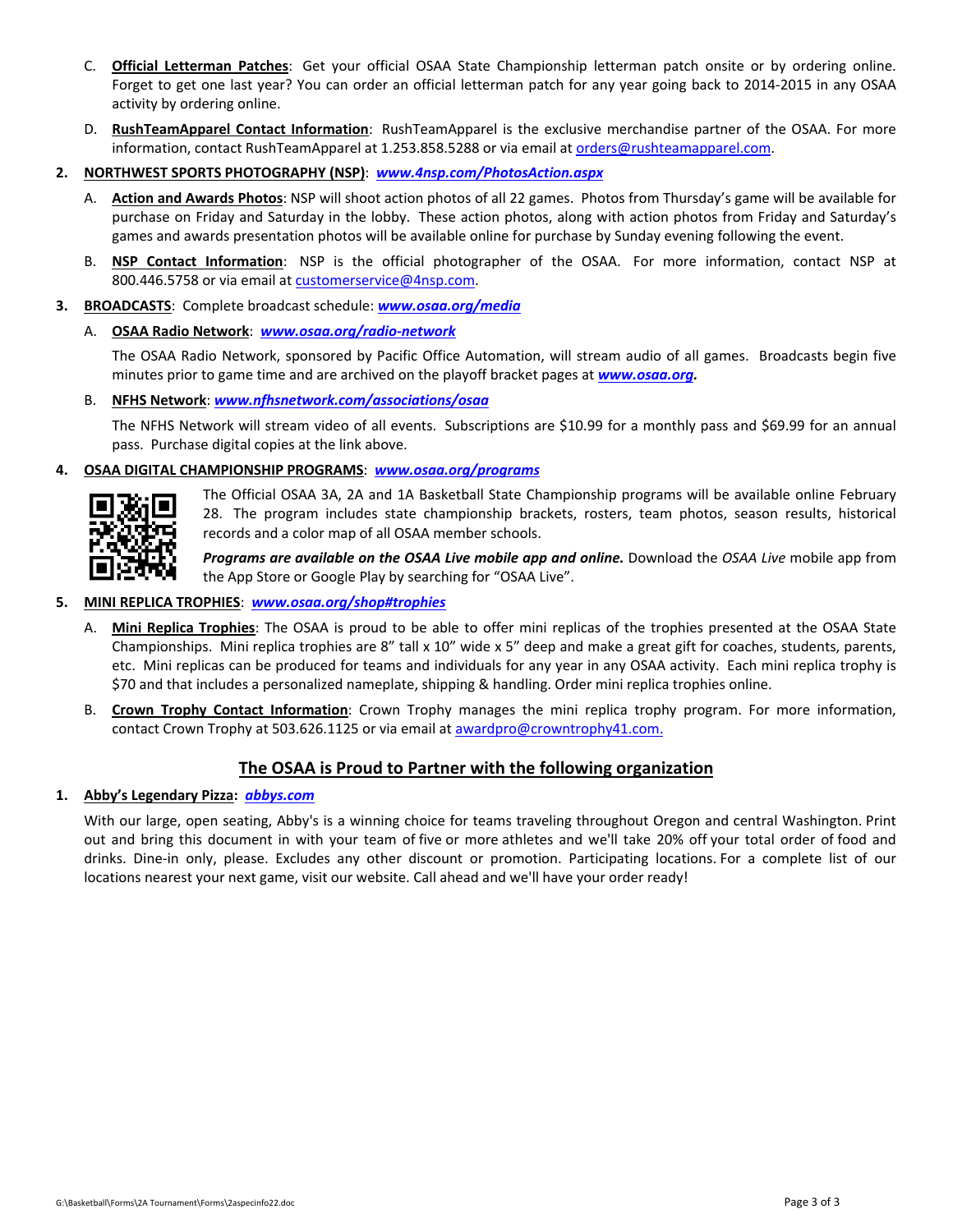

# OSAA / OnPoint Community Credit Union **2022 2A BASKETBALL STATE CHAMPIONSHIP**

March 3-5, 2022

Pendleton HS, 1800 NW Carden Avenue, Pendleton, OR 97801 Pendleton Convention Center, 1601 Westgate, Pendleton, OR 97801



# **CHAMPIONSHIP SCHEDULE**

| PENDLETON CONVENTION CENTER |         |                    |                                |
|-----------------------------|---------|--------------------|--------------------------------|
| Thursday, March 3           |         | 10:30am            | <b>Coaches Meeting</b>         |
|                             |         | 11am               | <b>Officials Meeting</b>       |
| Session 1                   | Game 1  | 1:30pm             | <b>Girls Quarterfinal</b>      |
|                             | Game 2  | 3:15 <sub>pm</sub> | <b>Girls Quarterfinal</b>      |
| Session 2                   | Game 3  | 6:30pm             | <b>Girls Quarterfinal</b>      |
|                             | Game 4  | 8:15pm             | <b>Girls Quarterfinal</b>      |
|                             |         |                    |                                |
| PENDLETON HIGH SCHOOL       |         |                    |                                |
| Thursday, March 3           |         |                    |                                |
| Session 1                   | Game 5  | 1:30 <sub>pm</sub> | <b>Boys Quarterfinal</b>       |
|                             | Game 6  | 3:15 <sub>pm</sub> | <b>Boys Quarterfinal</b>       |
| Session 2                   | Game 7  | 6:30pm             | <b>Boys Quarterfinal</b>       |
|                             | Game 8  | 8:15pm             | <b>Boys Quarterfinal</b>       |
|                             |         |                    |                                |
| PENDLETON HIGH SCHOOL       |         |                    |                                |
| Friday, March 4             |         |                    |                                |
| Session 3                   | Game 9  | 9am                | <b>Girls Consolation</b>       |
|                             | Game 10 | 10:45am            | <b>Girls Consolation</b>       |
|                             |         |                    |                                |
| PENDLETON CONVENTION CENTER |         |                    |                                |
| Friday, March 4             |         |                    |                                |
| Session 3                   | Game 11 | 9am                | <b>Boys Consolation</b>        |
|                             | Game 12 | 10:45am            | <b>Boys Consolation</b>        |
| Session 4                   | Game 13 | 1:30pm             | <b>Boys Semifinal</b>          |
|                             | Game 14 | 3:15 <sub>pm</sub> | <b>Boys Semifinal</b>          |
| Session 5                   | Game 15 | 6:30pm             | <b>Girls Semifinal</b>         |
|                             | Game 16 | 8:15pm             | <b>Girls Semifinal</b>         |
|                             |         |                    |                                |
| PENDLETON CONVENTION CENTER |         |                    |                                |
| Saturday, March 5           |         |                    |                                |
| Session 6                   | Game 17 | 9am                | <b>Boys Consolation Final</b>  |
|                             | Game 18 | 10:45am            | <b>Girls Consolation Final</b> |
|                             | Game 19 | 12:30pm            | <b>Boys Third Place</b>        |
|                             | Game 20 | 2:15 <sub>pm</sub> | <b>Girls Third Place</b>       |
| Session 7                   | Game 21 | 5:45pm             | Boys Championship              |
|                             | Game 22 | 8:30pm             | Girls Championship             |